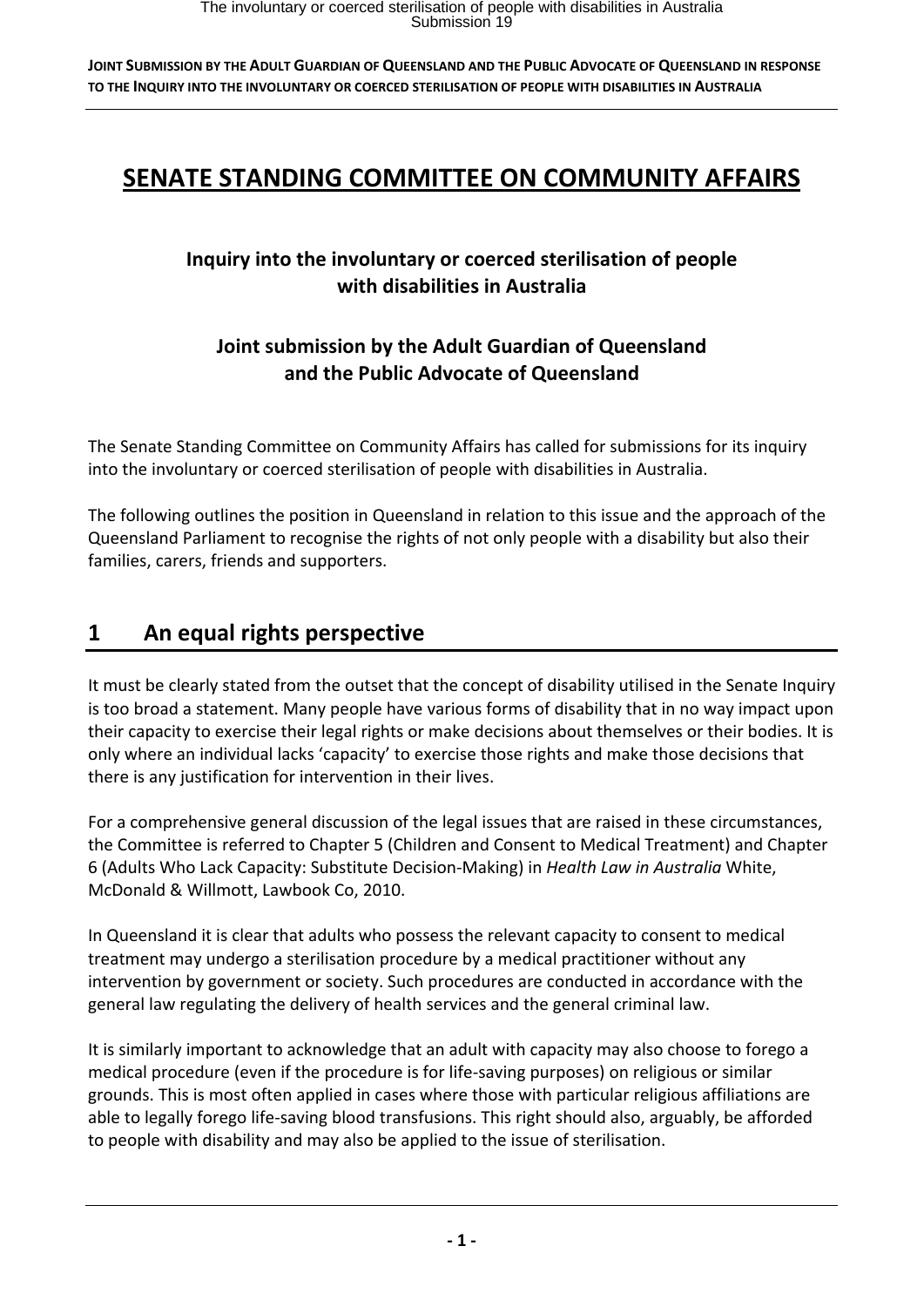It is suggested by some that the whole process of sterilisation should be illegal for children and adults with disability. To do so however would constitute discrimination against children and against people with disability (both children and adults) and constitute a denial to them of a right to access a procedure available to persons without disability.

What Queensland legislation seeks to achieve is to give people with a decision-making impairment (whether adults or children) access to the same rights as people without an impairment by means of a decision made by an independent and impartial tribunal that openly and objectively considers all surrounding circumstances and alternatives before granting permission for such a procedure to occur.

In according people with disability the same rights as others in society, it is therefore incumbent upon society to ensure that there are appropriate mechanisms in place to enable people who have a disability that affects their capacity to make decisions about themselves the right and ability to make informed decisions about sterilisation procedures, and to ensure that the systems that are in place to protect those with impaired decision‐making capacity operate in a manner that upholds these rights while offering appropriate protections.

The assumption that sterilisation is *not* what a person with disability would choose if he/she were able to make an informed decision needs to be challenged.

It would seem that society has a tendency to assume that an individual would *not* choose sterilisation rather than applying an equilateral perspective that considers that both choices are ones that may be rightly made by an individual if they are in a situation where such a decision is being considered. The right to choose as well as the best interests of the person (taking into account all short and long term circumstances) must both be considered.

Article 23 of the United Nations Convention on the Rights of Persons with Disabilities states that people with disabilities should "retain their fertility on an equal basis with others". Many argue that this focuses on the physical protection of an individual's fertility. However the intention of Article 23 is to prevent discrimination against people with a disability in the areas of marriage, family, parenthood and relationships.

Preventing discrimination is as much about allowing people with disabilities the right to decide between the same range of options that are available to people who do not have a disability as it is about ensuring that people with disability are not forced to undergo procedures that would not be applied to a person without disability where all other circumstances are equal.

Applying an equal rights perspective to the Convention, this would provide people who have a disability that affects their capacity to decide the right to choose to undergo a sterilisation procedure as much as it provides for the right to choose not to be sterilised.

In accordance with this approach, if society and the law allow a Queensland adult without disability to undergo a medical sterilisation procedure by a medical practitioner, then adults with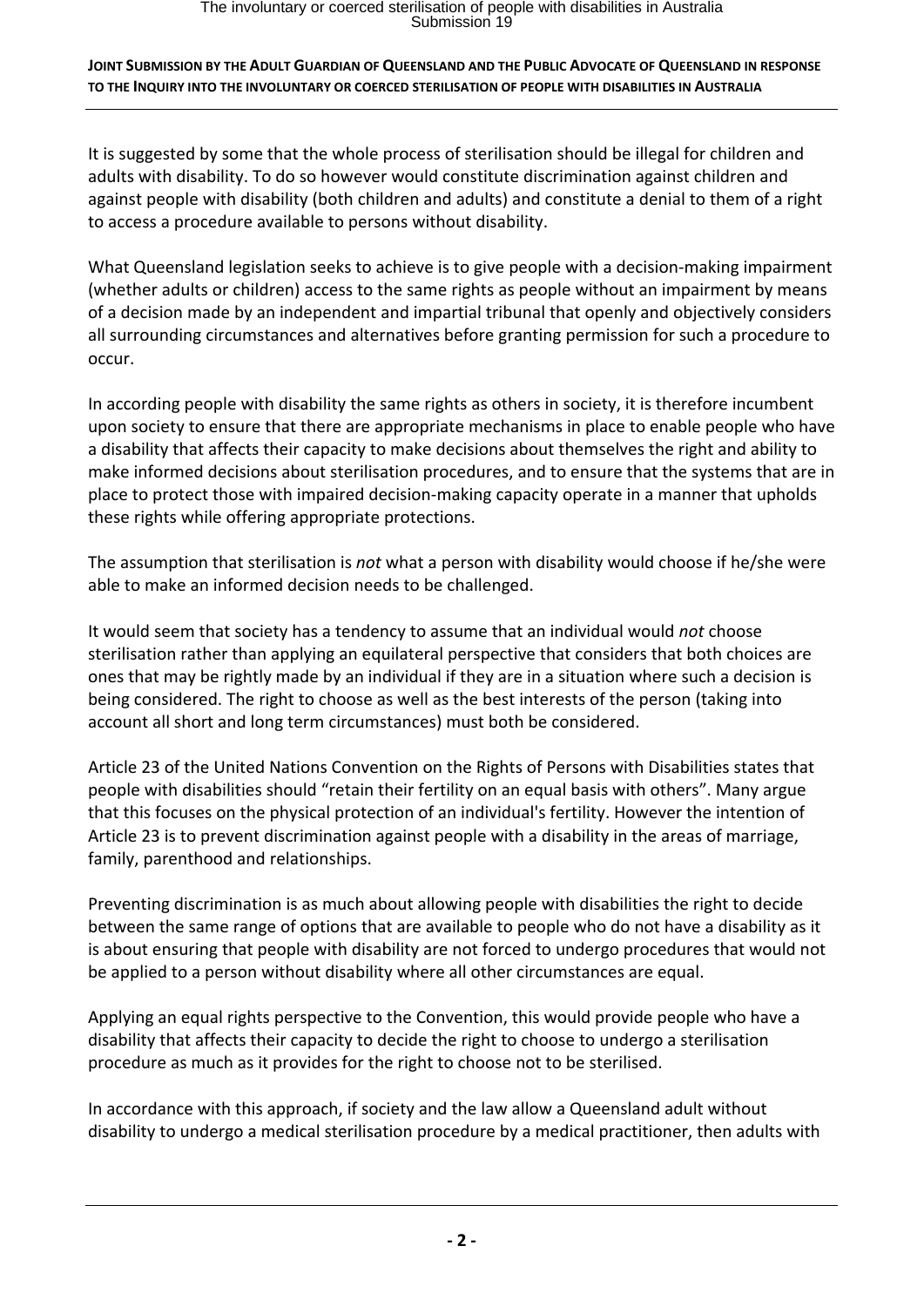disability, including those with impaired decision‐making capacity, should be afforded the same entitlement.

Given that, as noted in the opening paragraph to this submission, the intervention of society and/or the law should only occur if a person is deemed to lack capacity for decision-making in relation to sterilisation procedures, the remainder of this submission will deal primarily with adults with a disability who lack decision-making capacity, and with children.

# **2 An individualised approach to decision‐making**

Regardless of whether a sterilisation procedure is being considered for an adult with impaired decision‐making capacity or a child, each person's situation and circumstances should be considered individually and independently taking into account the person's wishes as well as all other information relevant to ensuring that the procedure is in the person's best interests.

Taking an equal rights perspective, then, where an adult has impaired decision‐making capacity, there should be the provision for consent to be given. In Queensland, this exists in a number of formats. In the case of sterilisation of an adult with impaired decision-making capacity in Queensland, this is permissible if the approval of the Queensland Civil and Administrative Tribunal (QCAT or the Tribunal) is obtained as outlined in section 3A below and detailed in Appendix 1.

In essence, this involves an enquiry by an independent tribunal (QCAT) into whether the sterilisation process is appropriate and in the best interests of the person given all circumstances. Queensland legislation specifies that every endeavour must be made by QCAT to ascertain the true wishes of the person prior to consent being given. The role of the Tribunal supplements the *parens patriae* jurisdiction held from common law by the Supreme Court of Queensland to approve such a procedure.

Where sterilisation is sought in relation to a child then two alternative options exist. Whether the child possesses impaired decision‐making capacity or not, it is clear from the views expressed by the High Court of Australia in *Marion's Case [Secretary, Department of Health and Community Services (NT) v JWB and SMB* (1992) 175 CLR 218 (*Marion's Case*) that because of the serious and usually irreversible nature of sterilisation of a child, the usual power of a parent to consent to medical treatment for their child is subject to the over‐riding power of a court to approve this serious medical procedure.

In the case of a child for whom no question of impaired capacity exists, an application to a court (usually the Family Court of Australia) would still be required for approval for a sterilisation procedure. The Supreme Court could also still exercise a *parens patriae* jurisdiction as well. It is clear from judicial comments that the power to approve such procedures will only be exercised in extremely limited circumstances.

Where a child has an impairment or disability, however, an additional procedure exists (as outlined in section 3B and detailed in Appendix 2 of this submission) that utilises the procedures of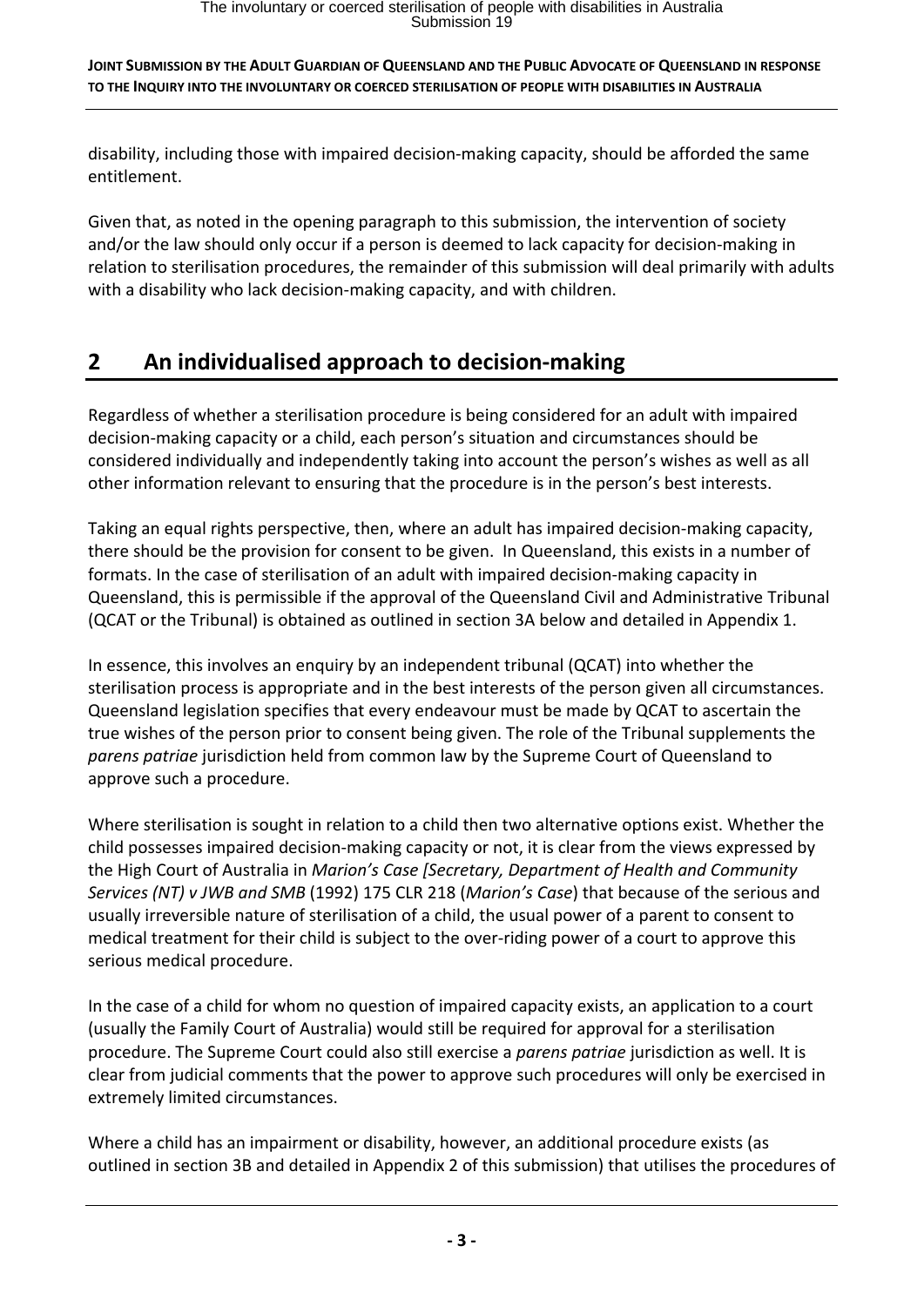QCAT to approve such a procedure. As can be seen, the very detailed criteria that must be complied with to obtain QCAT approval ensures that, as occurs for an adult with impaired decision‐making capacity, approval for sterilisation of a child with impairment or disability will only be granted after a comprehensive examination of all the circumstances surrounding the application.

For both children and adults with impaired decision making capacity, the Queensland legislation seeks to balance various conflicting rights. People who have an impairment or disability that affects their capacity to consent should not, as a matter of principle, be denied access to the same rights that people without impairment or disability may exercise. If people without decision‐ making impairment may freely and voluntarily choose to undergo a sterilisation procedure, then that same right should be available to people with decision‐making impairment.

However because people with a decision‐making impairment are *prima facie* not able to exercise their rights in the same manner as persons without impairment then mechanisms should be put in place to objectively ensure that, as far as possible, the true wishes of the person with impairment are ascertained and complied with and the decision that is made is one made in their best interests. The Queensland legislation seeks to do so.

Where the person with impairment is also a child, then even greater care needs to be exercised in determining whether such a procedure should be applied to the child. Again the special legislative provisions enacted in Queensland seek to achieve this objective.

The Queensland legislation seeks to balance all interests involved in relation to the person for whom the sterilisation procedure is proposed. It should be noted that all decisions of QCAT are subject to appeal using the process provided for under the *Guardianship and Administration Act 2000.* This ensures that the activities of the Tribunal itself are subject to appropriate oversight, and correction if required.

# **3 The Queensland system**

# **3A Adults**

The *Guardianship and Administration Act 2000* (the Act) makes provision in Schedule 2 Section 7 for a series of **Special health care** matters for an adult. Among the matters covered are:

(b) sterilisation of the adult.

Appendix 1 provides specific sections of Queensland legislation pertaining to making decisions regarding sterilisation procedures for adults with impaired decision‐making capacity.

This legislation provides for an accountable system whereby QCAT can only consent to sterilisation of an adult with a disability if the Tribunal is satisfied that: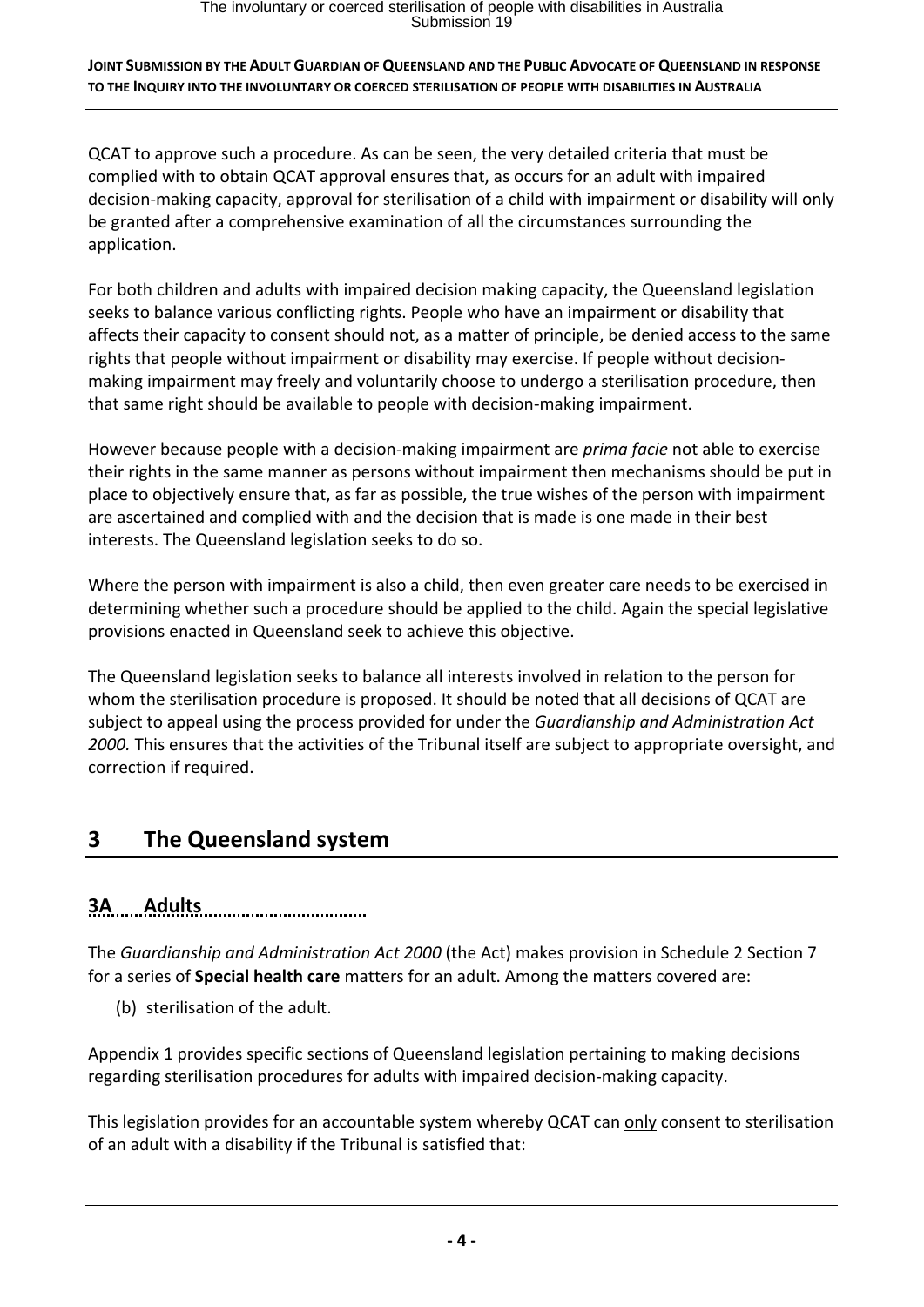- there is a medical necessity; or
- there is no successful method of contraception available for the adult who is or is likely to be sexually active; or
- the female adult has problems with menstruation and cessation of menstruation by sterilisation is the only practicable way of overcoming the problem.

In addition QCAT must be satisfied that:

- sterilisation cannot be reasonable postponed; and
- the adult is unlikely in the future to have capacity to make decisions about sterilisation.

QCAT cannot authorise sterilisation of an adult:

- for eugenic reasons; or
- to remove the risk of pregnancy arising from sexual abuse.

In making a decision about whether to grant consent to an application for sterilisation, QCAT must take into account:

- alternative forms of health care (including other sterilisation procedures) that are available or are likely to be available in the foreseeable future; and
- the short term and long term risk associated with both the sterilisation procedure for which approval is being sought and alternative forms of health care including other sterilisation procedures.

When an application is made to QCAT for approval for sterilisation of an adult with impaired decision‐making capacity a very detailed consideration must be undertaken of the application including detailed consideration of all of the following:

- The medical justification for the application. This normally involves evidence of the best available medical practice in relation to the person the subject of the application and usually involves seeking advice from more that one medical practitioner.
- Full details of all forms of contraception that have been trialled in relation to the person subject to the application and consideration regarding other forms of contraception that might be available to be tried with the individual.
- Full details of all forms of menstruation management that have been trialled with the female adult the subject of the application together with a consideration of the practical application of any other alternative form of menstruation management that might be available to be considered. This will necessitate the provision of appropriate expert medical and other advice to enable QCAT to make a reasoned decision.
- Any urgency underpinning the application and consideration regarding whether a decision with such irreversible consequences can be reasonably postponed.
- Whether under the General Principles or the Health Care Principle, the adult has expressed an opinion on the application and the issue of sterilisation or whether in the future the adult is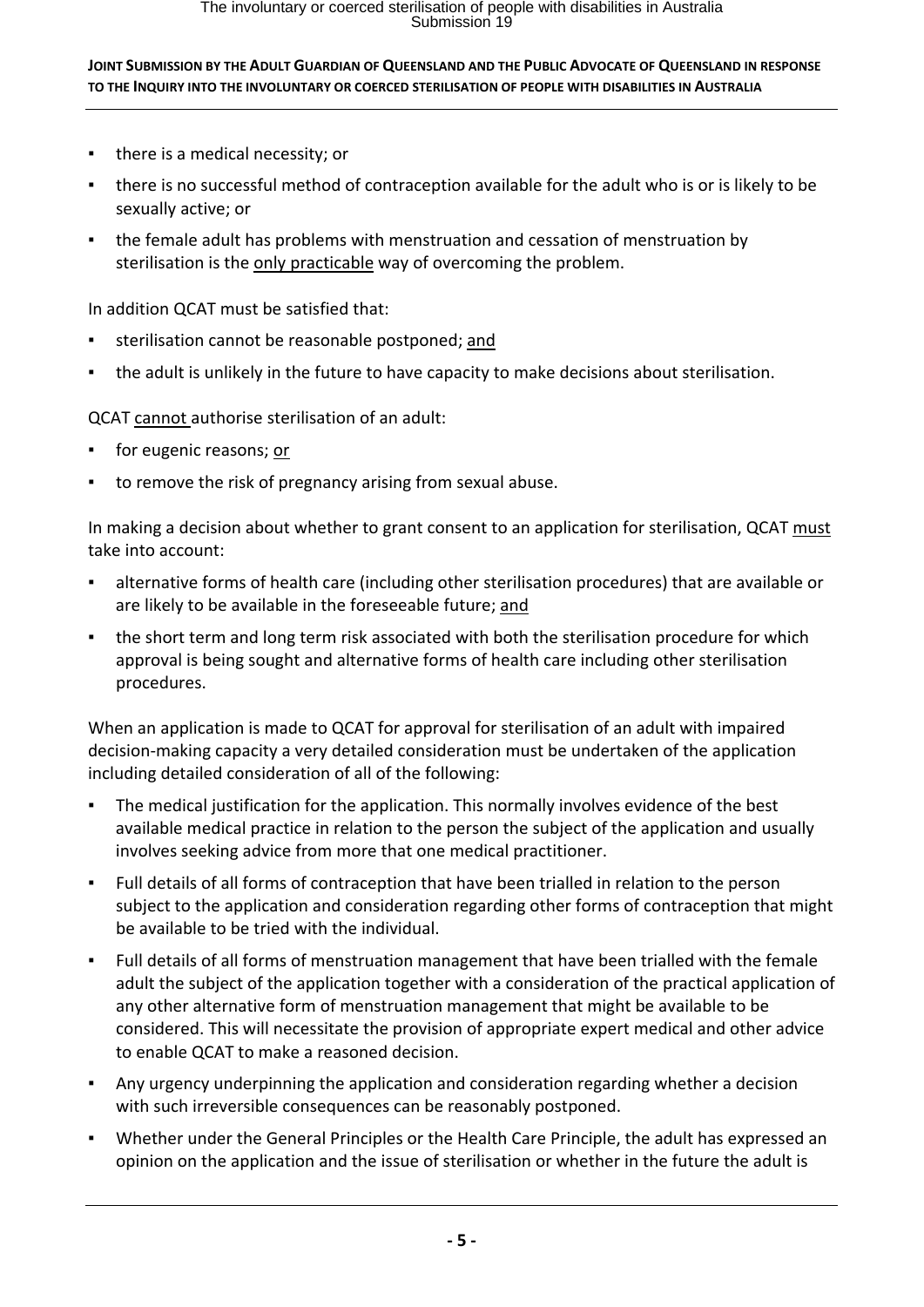likely to have the capacity to express such an opinion. If there is a reasonable likelihood that the adult may have such a future capacity, the inference is that QCAT should not make any decision in relation to approving the application for sterilisation.

Queensland Law specifically forbids sterilisation being approved for purposes of eugenics i.e. preventing a disabled person from having children or purely to remove the risk of pregnancy from sexual abuse.

It should be noted, however, that special provision is made in section 71 to enable QCAT to consent, in an appropriate case (i.e. where it is satisfied that the termination is necessary to preserve the adult with impaired capacity from serious danger to her life or physical or mental health) to the termination of the pregnancy of a female with impaired decision-making capacity.

# **3B Children**

The Act also contains a specific Chapter [Chapter 5A] with detailed provisions regulating the process of obtaining consent for the sterilisation of a child with impairment. This is a comprehensive regime but does not seek to address the issue of sterilisation of children generally. In Queensland this is left to the interplay of the power of the Family Court of Australia and the exercise of the *parens patriae* jurisdiction of the Supreme Court of Queensland.

Appendix 2 provides specific sections of Queensland legislation pertaining to making decisions regarding sterilisation procedures for children with impairment.

It should be noted that there is a slight difference in paragraph (2) of the definitions of sterilisation for an adult and a child. For a child, sterilisation does not include health care without which the treatment of organic malfunction or disease must be likely to cause serious or irreversible damage to a child's physical health.

The definition of health care for both an adult [Schedule 2 Section 5] and a child [Section 80A] is wide enough to encompass both physical and mental health. It is unclear, however, whether sterilisation of a child for mental health reasons has ever been considered by QCAT.

For a child with impairment to be subject to a sterilisation procedure, it is first necessary that the consent of QCAT is obtained (see Part 2 Chapter 5A). To consent, the Tribunal must be satisfied that the sterilisation is in the best interests of the child [S80C (2)].

Section 80D (2) specifically provides that it is not in a child's best interest for sterilisation to be suggested for eugenic reasons or to remove the risk of pregnancy resulting from sexual abuse.

QCAT must undertake a detailed examination of any application received. The importance of this process is stressed by the provisions in Part 3 of Chapter 5A that make specific provisions for the composition of the tribunal when considering applications for sterilisation of a child with impairment (see Appendix 2 for details).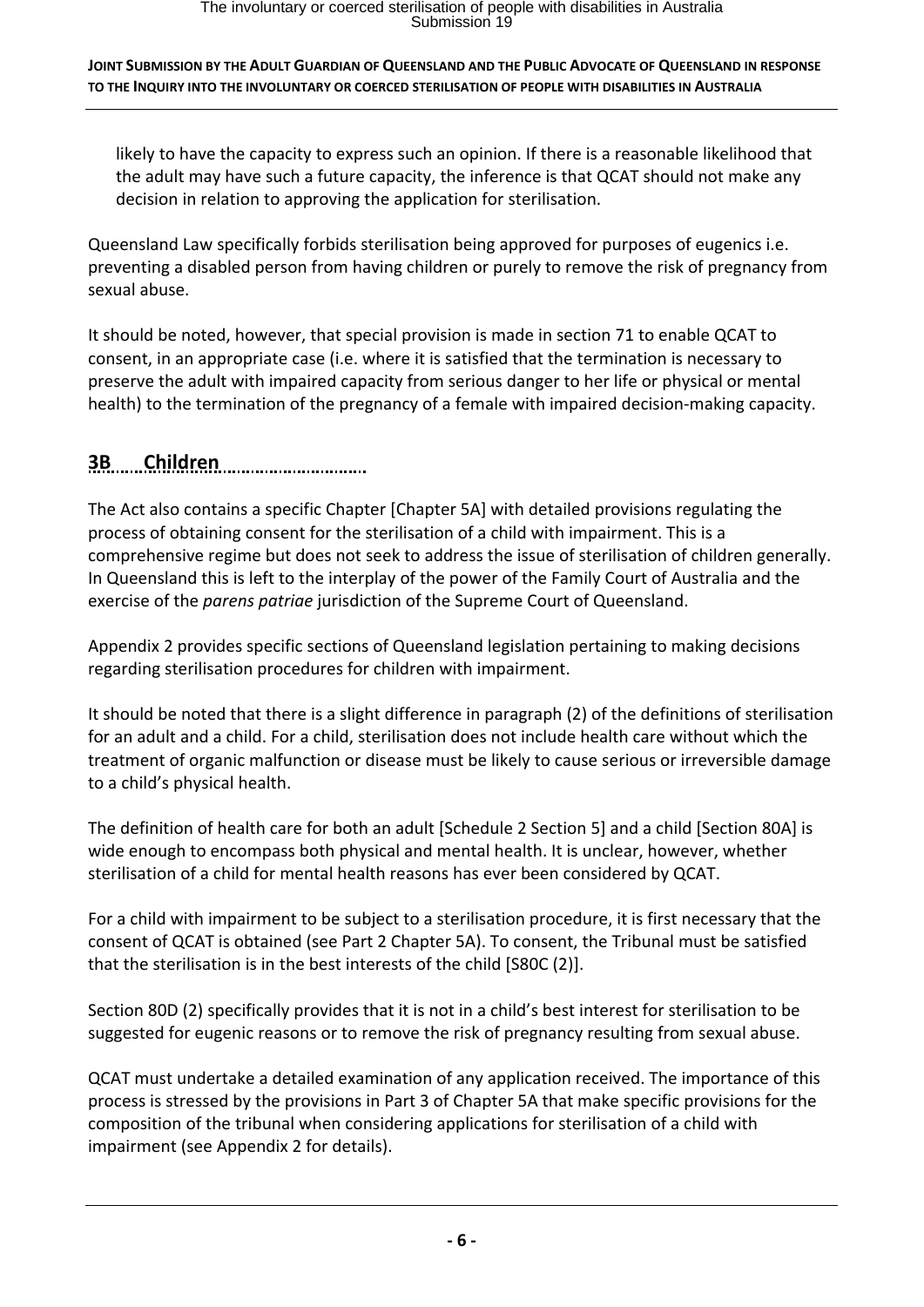The application must also be accompanied by a report from the doctor who is treating the child. The detail provided in the doctor's report is open to be challenged by any of the parties who may be given notice of the proceedings.

The Act in S80L also mandates that the child who is the subject of the application **must** be provided with separate representation before the tribunal (a **child representative**). The child representative must be a lawyer with experience in dealing with children with impairment [S80L (2)] and must [S80L (3)]:

- act in the child's best interests; and
- have regard to any expressed views or wishes of the child; and
- to the greatest extent practicable, present the child's views and wishes to the Tribunal.

The Tribunal can order that information be provided to the child representative [S80l (4)], which must be complied with unless there is a reasonable excuse [S80l (5)]; this may include a tendency to incriminate [S80L (6)]. The provision over‐rides any claims of confidentiality or legal professional privilege [S80L (7)].

The intention of Parliament that the child representative and thus the Tribunal have full access to all information before a decision is made in relation to the potential sterilisation of a child with impairment is therefore clear.

This purpose is also made clear in S80P, which empowers the Tribunal considering any such application in relation to a child to have the power to order any health care provider to provide any information it might have about the child and to over-ride any claims of privilege or confidentiality, excepting one based on claims of self incrimination.

The Act goes on in S80Q to give any person who carries out the sterilisation of a child with the consent of the Tribunal the same protection that would exist if the child were a person who had consented to the procedure.

# **4 Good practice elements that support equal rights in Queensland**

The General Principles of the *Guardianship and Administration Act 2000* indicate that the basic human rights of people with impaired decision‐making capacity should be upheld. Arguably, the point of the special health care provisions in the Act is to ensure the maximum human rights protections for people with impaired decision‐making capacity.

When making a decision regarding sterilisation for adults with impaired capacity, QCAT encourages the participation of the adult in the decision‐making process and seeks to ascertain the true wishes of the adult with impaired decision‐making capacity (and not the needs or conveniences of their carer/s).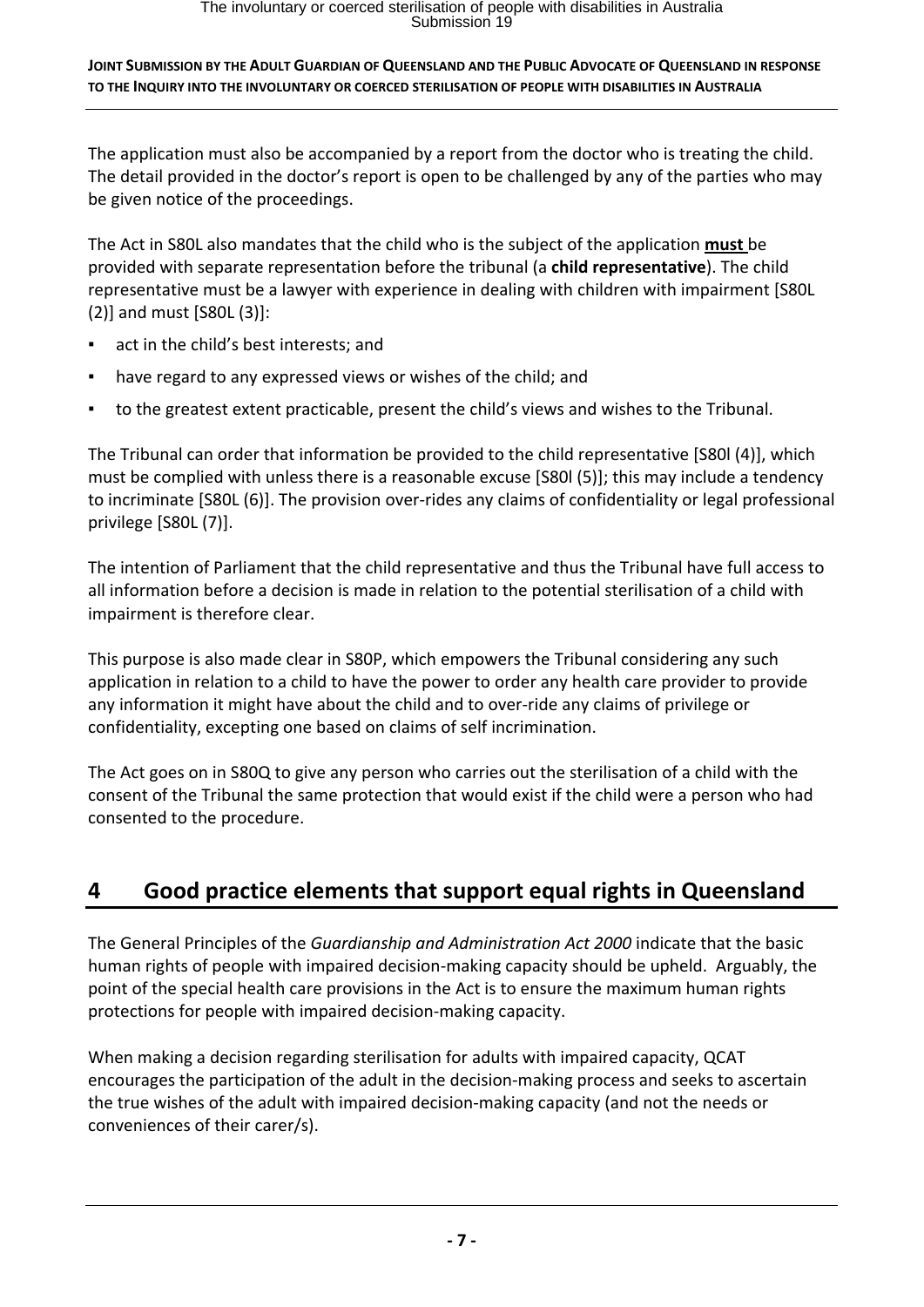# The involuntary or coerced sterilisation of people with disabilities in Australia<br>Submission 19

### **JOINT SUBMISSION BY THE ADULT GUARDIAN OF QUEENSLAND AND THE PUBLIC ADVOCATE OF QUEENSLAND IN RESPONSE TO THE INQUIRY INTO THE INVOLUNTARY OR COERCED STERILISATION OF PEOPLE WITH DISABILITIES IN AUSTRALIA**

In Queensland there is provision under section 125 of the *Guardianship and Administration Act 2000* for the QCAT to appoint a representative in proceedings before the tribunal.

In many cases regarding sterilisation the Adult Guardian is appointed as the adult's representative. The role of the representative is to communicate the adult's views and wishes and report on what is in the adult's interests to the Tribunal.

The representative ascertains the views and wishes of the adult about the proposed sterilisation procedure and obtains a holistic overview of the adult's life. This includes a comprehensive healthcare, social/lifestyle and educational history.

Details of the adult's sexual and reproductive history, sexual health education and, where the adult is female, their menstrual management history are also obtained.

In addition to discussions with the adult, members of their key support network are also consulted. The adult's family, friends, service providers and relevant others who have an active and ongoing interest in the wellbeing of the adult are approached with a view to ascertaining and reporting on what is in the best interests of the adult.

The representative attends the QCAT hearing with the adult (where possible) and plays a vital role in ensuring that the adult participates and that their views and wishes are heard throughout the decision‐making process.

By considering 'all circumstances', QCAT is able to ensure, as far as possible, that its decision is in the best short term and long term interests of the adult.

A wrong decision to consent to sterilisation can have serious consequences for an individual. However, it should also be noted that an unplanned pregnancy can similarly have serious consequences for *any* person and it is important that we don't have different standards for people with disability in this regard. The Queensland system, in its design, provides for stringent safeguards to mitigate the risk of inappropriate decisions being made.

# **5 Areas for improvement and/or further exploration**

From a legal point of view, Australia arguably does not have strong legally enforceable human rights protections. While Australia is a signatory to the United Nations Convention on the Rights of Persons with Disabilities, this in and of itself is a relatively weak approach to human rights protection compared to formal enactment of human rights legislation in Australia.

In many cases, legislative regulation in relation to specific issues can encroach on individual liberty. Liberty includes both negative freedom (i.e. freedom from state interference) and positive freedom (i.e. freedom to develop your human potential). It is important that both aspects of freedom are considered when thinking about the appropriateness of regulating decision‐making processes regarding sterilisation for people with disability.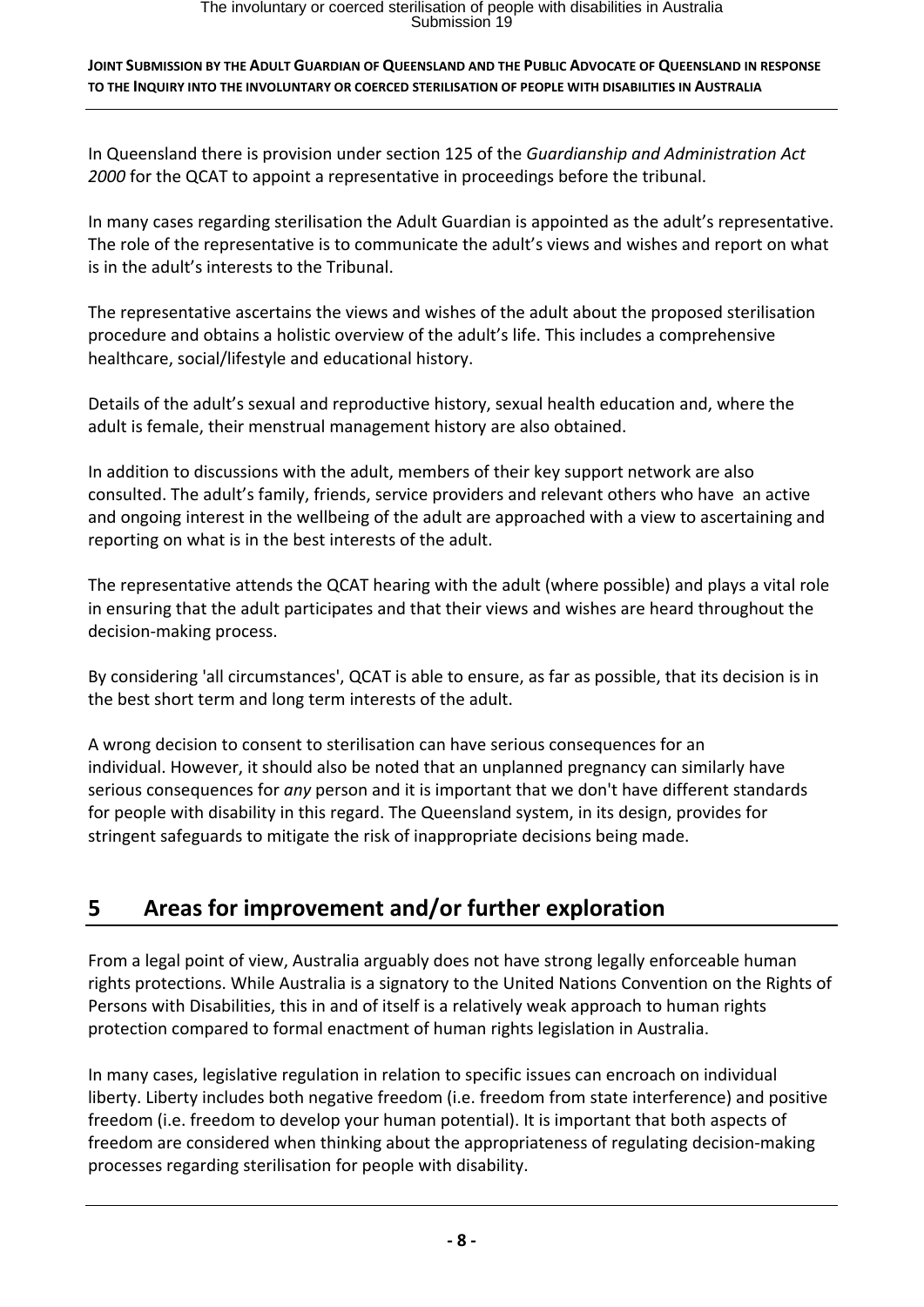An argument for the development of stronger human rights legislation that could potentially overrule the *parens patriae* jurisdiction (such as exercised by Courts or Tribunals) by mandating decision‐making approaches that better support the engagement of the person with disability in circumstances such as when sterilisation is being considered may arguably provide better protection for the rights of Australians with a decision making disability. However that argument needs to be considered in the context of the much broader argument as to whether Australia needs to constitutionally protect Human Rights, how such Rights can be agreed to and the implementation in domestic law of rights that are reflected in International Treaties and Conventions.

At the local level in Queensland, while a consideration for QCAT clearly relates to whether sterilisation is the least restrictive alternative for the adult with impaired decision-making capacity, the 'least restrictive' argument is not necessarily the sole legitimate legal or human rights consideration in the case of sterilisation. The availability and effectiveness of services to assist the adult (or child) to manage their reproductive and sexual health needs should also be considered.

People with decision making disability and children would be better supported in their decision‐ making if they were able to more readily access services to manage their reproductive and sexual health needs. While these services exist, very few resources are targeted toward ensuring their appropriateness and accessibility for people with disability.

Recognition of the sexual identity of people with decision making disability and other forms of disability and their right to be educated about and engage in sexual activities, should they so choose, is an issue that has not been well promoted or acknowledged in Queensland or indeed Australia for many years. It is timely that this inquiry has commenced in that it offers the opportunity to pursue a shift in values, practices and resources to enable this recognition and provide for appropriate educational opportunities and the availability of information to assist people with decision making disability and children to make informed choices.

Broad community consideration of these isssues would better support people with disability (including those with impaired decision‐making capacity) and children and their families, carers, etc to gain a full understanding of available options. This will assist decision-making and facilitate full consideration of the issue prior to approaching QCAT. It is also likely that this would assist QCAT in considering any applications it would ultimately receive for sterilisation.

It should be noted however that the 'true wishes' of the individual subject to such an application may be in conflict with their 'best interests', in which case, the inherent conflict should be noted. From a human rights perspective, it is incumbent upon the system to view the 'adult's wishes' as paramount. As for people without disability, people with disability have the same right to make poor decisions and/or decisions on grounds such as religion, even where these decisions contradict medical advice. In the case of children, the Tribunal has an even more difficult task of weighing the wishes of the child, parents or carers and both the short and long term "best interests" of the child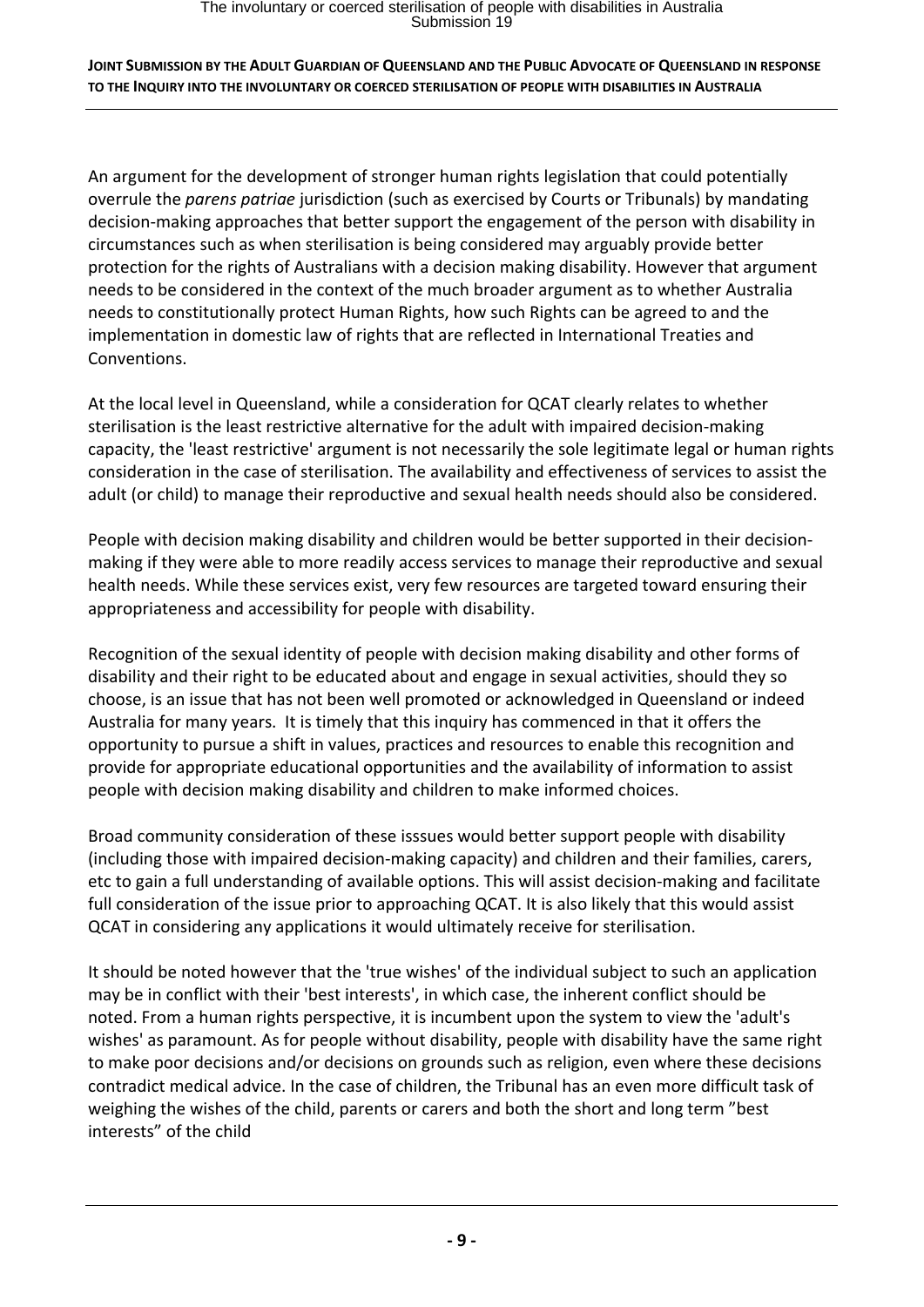The focus of any system should be to ensure that it is an effective and individualised one that provides for appropriate decision‐making while protecting the rights and interests of the person with decision making disability and also the child. Demonstrated and proven effectiveness in decision‐making ultimately increases people's willingness to use the system rather than find ways to work around it.

# **6 Summary**

It is the submission of the Adult Guardian of Queensland and the Public Advocate of Queensland that the existing Queensland legislative regime represents an appropriate mechanism by which the rights of people with impairment regarding their capacity to freely and voluntarily consent to a form of medical procedure (whether adults or children) can be given expression by means of the decision of an independent and impartial tribunal, which is itself subject to control through relevant appeal mechanisms.

The Queensland Civil and Administrative Tribunal, in the case of people with impaired decision‐ making capacity, can only exercise its powers after a comprehensive investigation involving independent medical and other experts providing evidence that is able to be challenged in an open hearing. Such evidence includes evidence of the viability of any available alternative treatment to the sterilisation that is proposed to be approved.

In accordance with this, it is the submission of the Adult Guardian of Queensland and the Public Advocate of Queensland that the Queensland legislative regime provides adequate and appropriate protection in relation to the issue of sterilisation for people (whether adults or children) who lack the capacity to consent to such a procedure.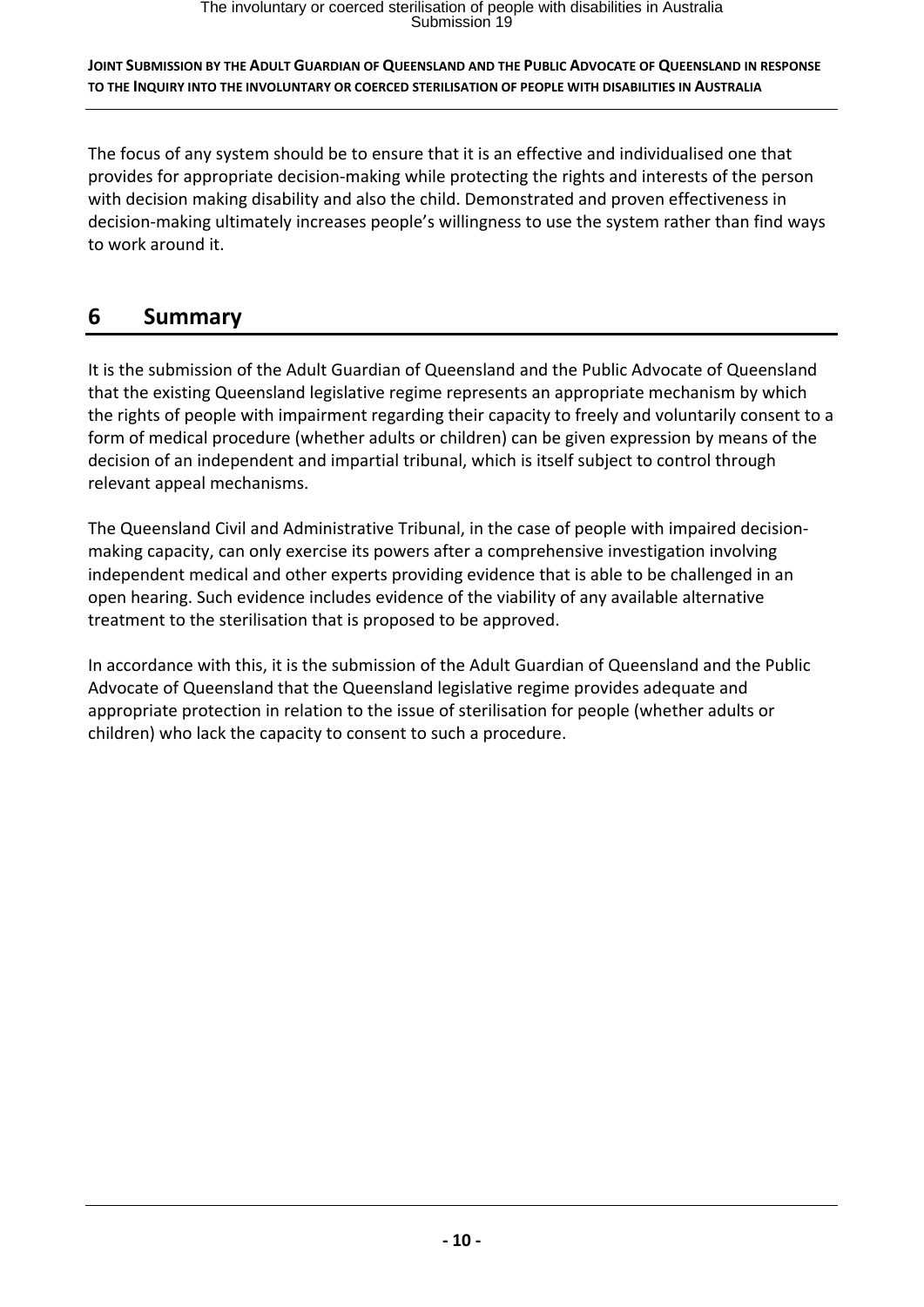# **Appendix 1**

**Queensland legislation pertaining to making decisions regarding sterilisation procedures for adults with impaired decision‐making capacity ‐** *Guardianship and Administration Act 2000*

The *Guardianship and Administration Act 2000* (the Act) makes provision in Schedule 2 Section 7 for a series of **Special health care** matters for an adult. Among the matters covered are:

(c) sterilisation of the adult.

Sterilisation in relation to an adult is defined in Schedule 2 Section 9 as follows:

- **9 Sterilisation**
- (1) *Sterilisation* is health care of an adult who is, or is reasonably likely to be, fertile that is intended, or reasonably likely, to make the adult, or ensure the adult is, permanently infertile.

*Examples of sterilisation* endometrial oblation, hysterectomy, tubal ligation and vasectomy

(2) Sterilisation does not include health care primarily to treat organic malfunction or disease of the adult.

Note the emphasis on the concept of "health care" for the adult. This is defined in Schedule 2 Section 5 as follows:

#### **5 Health care**

(1) *Health care*, of an adult, is care or treatment of, or a service or a procedure for, the adult—

(a) to diagnose, maintain, or treat the adult's physical or mental condition; and

(b) carried out by, or under the direction or supervision of, a health provider.

- (2) *Health care*, of an adult, includes withholding or withdrawal of a life‐sustaining measure for the adult if the commencement or continuation of the measure for the adult would be inconsistent with good medical practice.
- (3) *Health care*, of an adult, does not include—
	- (a) first aid treatment; or
	- (b) a non‐intrusive examination made for diagnostic purposes; or
	- (c) the administration of a pharmaceutical drug if—
		- (i) a prescription is not needed to obtain the drug; and
		- (ii) the drug is normally self‐administered; and
		- (iii) the administration is for a recommended purpose and at a recommended dosage level.

*Example of paragraph (b)*—

a visual examination of an adult's mouth, throat, nasal cavity, eyes or ears

There must be under this definition both: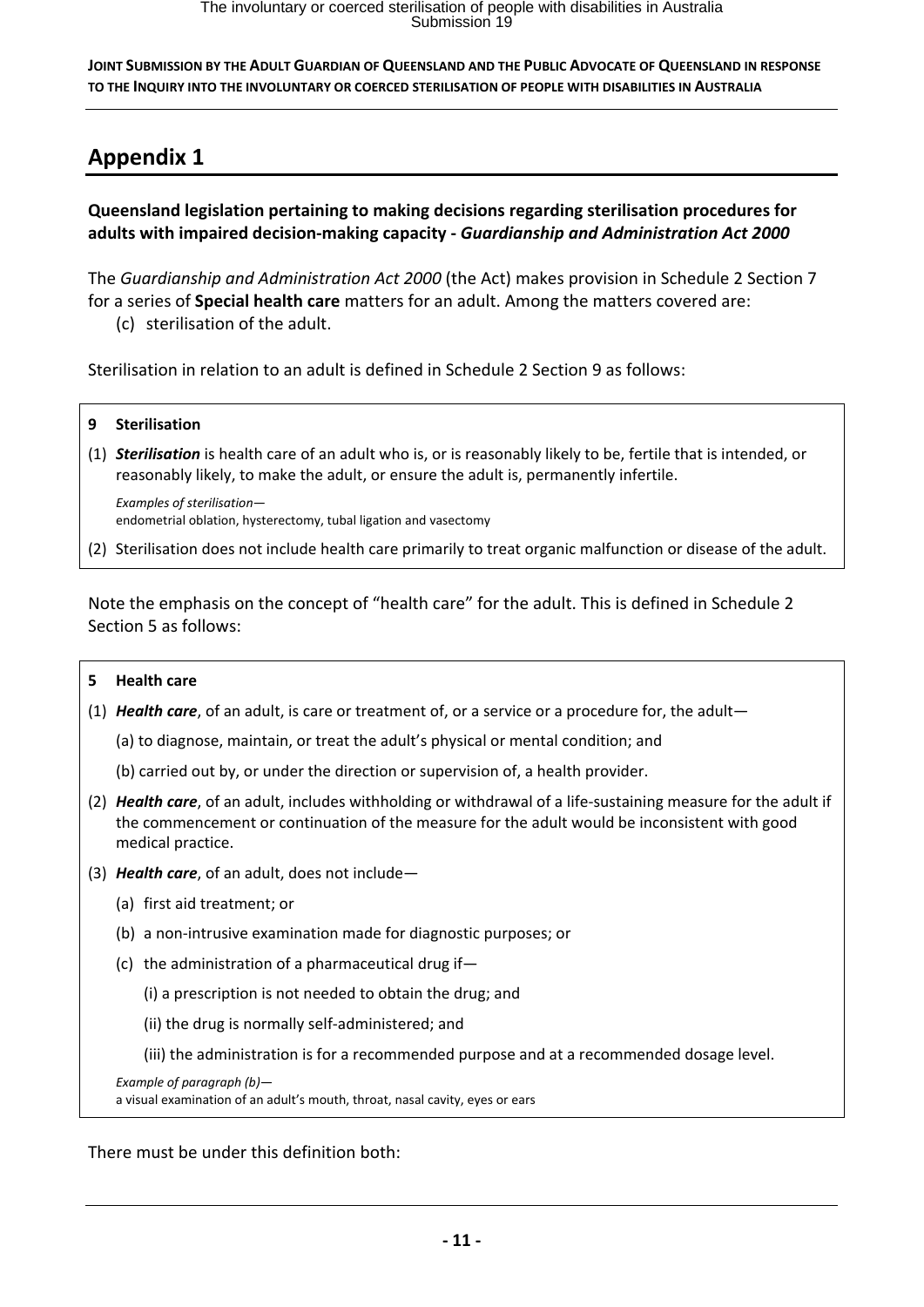- 1. involvement of a health provider in delivering or supervising the service; and
- 2. the procedure must be to diagnose, maintain or treat an adult's physical or mental condition.

### **Chapter 5: Health matters and special health matters**

Chapter 5 of the Act deals with health matters and special health matters.

The Act specifically provides the purpose for this Chapter in the following terms:

#### **61 Purpose to achieve balance for health care**

This chapter seeks to strike a balance between—

- (a) ensuring an adult is not deprived of necessary health care only because the adult has impaired capacity for a health matter or special health matter; and
- (b) ensuring health care given to the adult is only—
	- (i) health care that is necessary and appropriate to maintain or promote the adult's health or wellbeing; or
	- (ii) health care that is, in all the circumstances, in the adult's best interests.

This purpose must also align with the principles within the Act that apply to adults with a disability regarding their capacity to consent to medical treatment as follows:

#### **11 Principles for adults with impaired capacity**

(1) A person or other entity who performs a function or exercises a power under this Act for a matter in relation to an adult with impaired capacity for the matter must apply the principles stated in schedule 1 (the *general principles* and, for a health matter or a special health matter, the *health care principle*).

*Example 1*—

If an adult has impaired capacity for a matter, a guardian or administrator who may exercise power for the matter must— (a) apply the general principles; and

(b) if the matter is a health matter, also apply the health care principle.

*Example 2*—

The tribunal in deciding whether to consent to special health care for an adult with impaired capacity for the special health matter concerned, must apply the general principles and the health care principle.

*Note*—

*Function* includes duty and *power* includes authority—see the *Acts Interpretation Act 1954*, section 36.

- (2) An entity authorised by an Act to make a decision for an adult about prescribed special health care must apply the general principles and the health care principle.
- (3) The community is encouraged to apply and promote the general principles.

The General Principles are set out in Schedule 1 Part 1 of the Act whilst the Health Care Principle is set out in Schedule 1 Part 2 of the Act.

In particular the Health care principle provides for the following: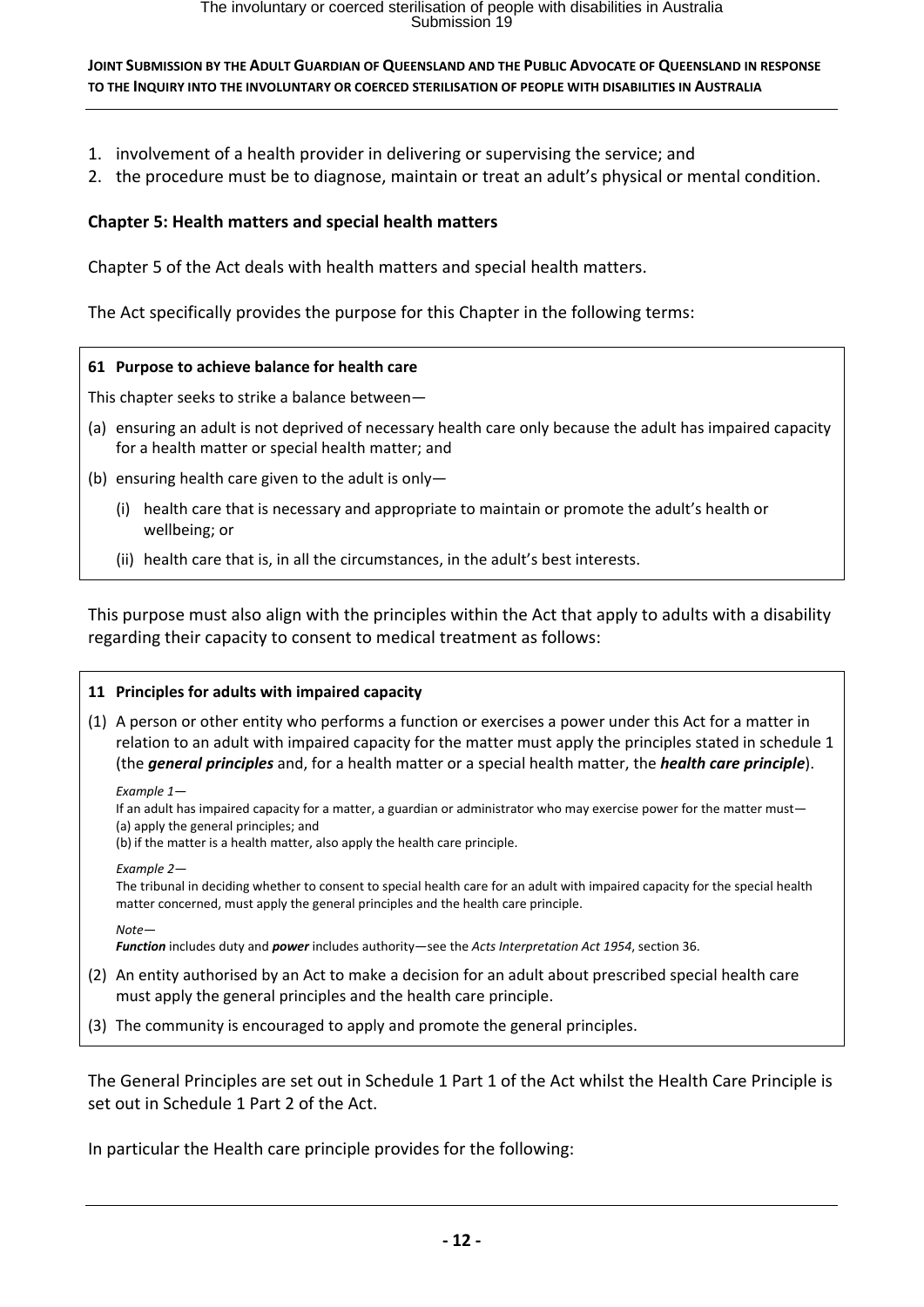| <b>Health care principle</b> |                                                                                                                                                                                                                                                                     |
|------------------------------|---------------------------------------------------------------------------------------------------------------------------------------------------------------------------------------------------------------------------------------------------------------------|
|                              | (1) The <i>health care principle</i> means power for a health matter, or special health matter, for an adult<br>should be exercised by a guardian, the adult guardian, the tribunal, or for a matter relating to<br>prescribed special health care, another entity- |
|                              | (a) in the way least restrictive of the adult's rights; and                                                                                                                                                                                                         |
|                              | (b) only if the exercise of power-                                                                                                                                                                                                                                  |
|                              | is necessary and appropriate to maintain or promote the adult's health or wellbeing; or<br>(i)                                                                                                                                                                      |
|                              | (ii) is, in all the circumstances, in the adult's best interests.                                                                                                                                                                                                   |
|                              | Example of exercising power in the way least restrictive of the adult's rights-<br>If there is a choice between a more or less intrusive way of meeting an identified need, the less intrusive way should be<br>adopted.                                            |
|                              | (2) In deciding whether the exercise of a power is appropriate, the guardian, the adult guardian, tribunal or<br>other entity must, to the greatest extent practicable-                                                                                             |
|                              | (a) seek the adult's views and wishes and take them into account; and                                                                                                                                                                                               |
|                              | (b) take the information given by the adult's health provider into account.                                                                                                                                                                                         |
|                              | $Note-$<br>See section 76 (Health providers to give information).                                                                                                                                                                                                   |
|                              | (3) The adult's views and wishes may be expressed-                                                                                                                                                                                                                  |
|                              | (a) orally; or                                                                                                                                                                                                                                                      |
|                              | (b) in writing, for example, in an advance health directive; or                                                                                                                                                                                                     |
|                              | (c) in another way, including, for example, by conduct.                                                                                                                                                                                                             |
|                              | (4) The health care principle does not affect any right an adult has to refuse health care.                                                                                                                                                                         |
|                              | (5) In deciding whether to consent to special health care for an adult, the tribunal or other entity must, to<br>the greatest extent practicable, seek the views of the following person and take them into account-                                                |
|                              | (a) a guardian appointed by the tribunal for the adult;                                                                                                                                                                                                             |
|                              | (b) if there is no guardian mentioned in paragraph (a), an attorney for a health matter appointed by<br>the adult;                                                                                                                                                  |

(c) if there is no guardian or attorney mentioned in paragraph (a) or (b), the statutory health attorney for the adult.

## **Chapter 5 Part 3: Consent to special health care**

This Part of Chapter 5 makes specific provision in relation to aspects of special health care.

Under Section 68 the Queensland Civil and Administrative Tribunal is empowered, by order, to consent to special health care for an adult other than electroconvulsive therapy or psychosurgery.

Special provision is made in Section 70 to regulate the role of QCAT in relation to applications for sterilisation as follows: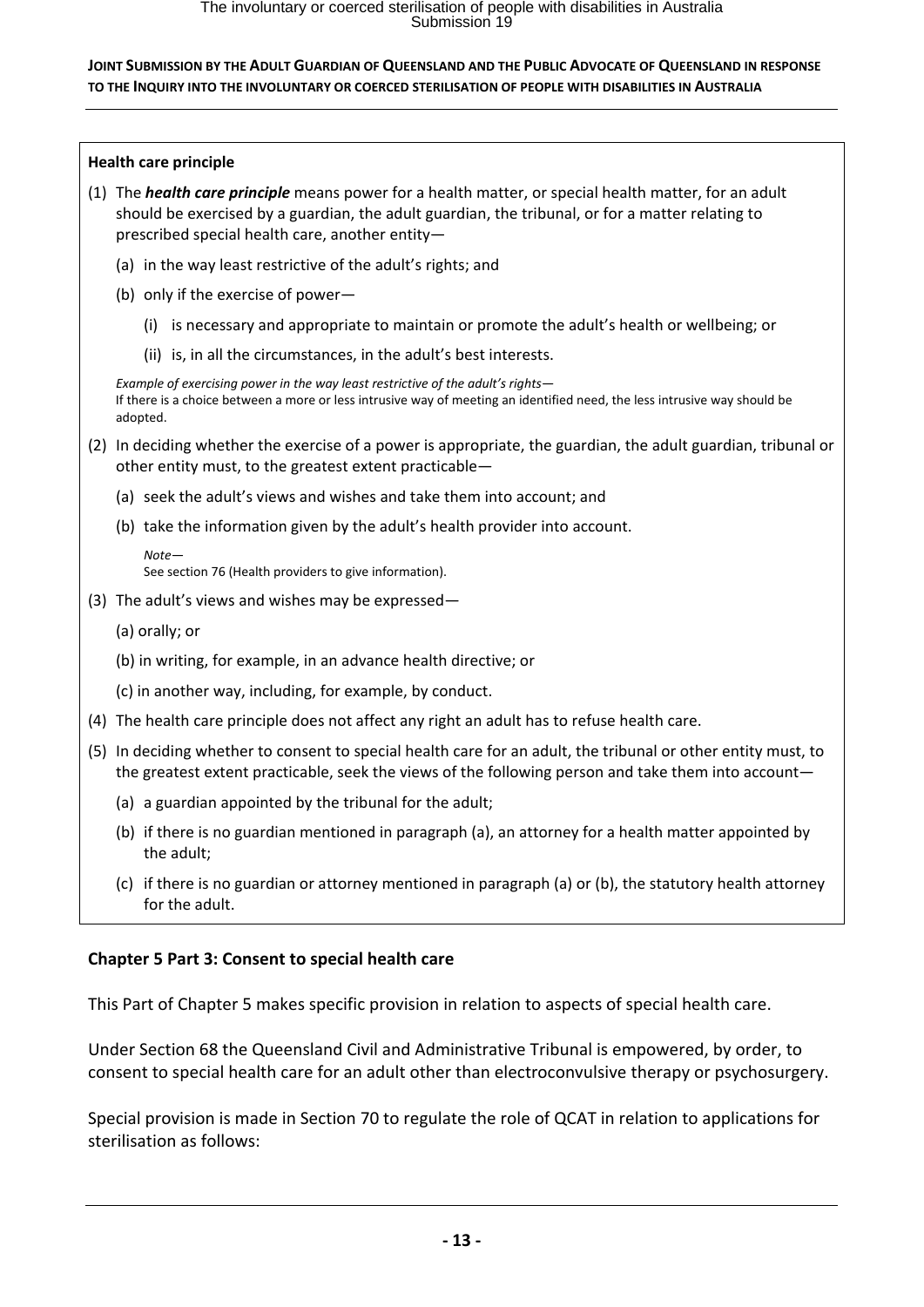### **70 Sterilisation**

- (1) The tribunal may consent, for an adult with impaired capacity for the special health matter concerned, to sterilisation of the adult only if the tribunal is satisfied—
	- (a) one of the following applies—
		- (i) the sterilisation is medically necessary;
		- (ii) the adult is, or is likely to be, sexually active and there is no method of contraception that could reasonably be expected to be successfully applied;
		- (iii) if the adult is female—the adult has problems with menstruation and cessation of menstruation by sterilisation is the only practicable way of overcoming the problems; and
	- (b) the sterilisation can not reasonably be postponed; and
	- (c) the adult is unlikely, in the foreseeable future, to have capacity for decisions about sterilisation.
- (2) Sterilisation is not medically necessary if the sterilisation is—
	- (a) for eugenic reasons; or
	- (b) to remove the risk of pregnancy resulting from sexual abuse.
- (3) Also, in deciding whether to consent for the adult to a sterilisation procedure, the tribunal must take into account—
	- (a) alternative forms of health care, including other sterilisation procedures, available or likely to become available in the foreseeable future; and
	- (b) the nature and extent of short-term, or long-term, significant risks associated with the proposed procedure and available alternative forms of health care, including other sterilisation procedures.
- (4) An adult's sterilisation, to which the tribunal has consented for the adult, is not unlawful.

It should be noted that special provision is made in section 71 to enable QCAT to consent, in an appropriate case (i.e. where it is satisfied that the termination is necessary to preserve the adult with impaired decision-making capacity from serious danger to her life or physical or mental health) to the termination of the pregnancy of a female with impaired capacity.

### **71 Termination of pregnancy**

- (1) The tribunal may consent, for an adult with impaired capacity for the special health matter concerned, to termination of the adult's pregnancy only if the tribunal is satisfied the termination is necessary to preserve the adult from serious danger to her life or physical or mental health.
- (2) Termination of an adult's pregnancy, to which the tribunal has consented for the adult, is not unlawful.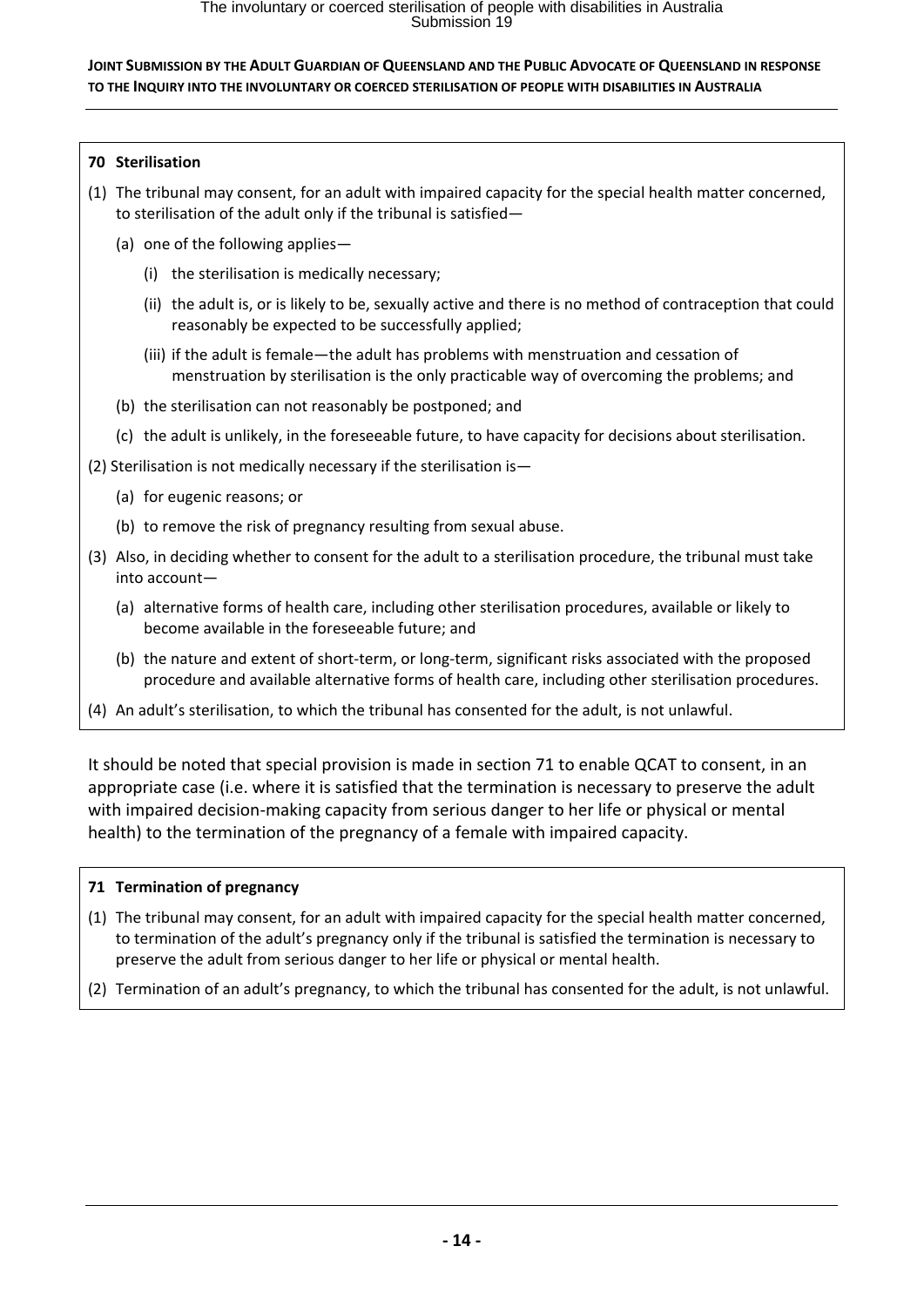# **Appendix 2**

**Queensland legislation pertaining to making decisions regarding sterilisation procedures for children with impairment ‐** *Guardianship and Administration Act 2000*

The Guardianship and Administration Act 2000 specifically defines impairment in relation to a child [S80A] as:

*impairment* means a cognitive, intellectual, neurological or psychiatric impairment.

Sterilisation in relation to a child with impairment is specifically defined in Section 80B as follows:

#### **80BSterilisation**

(1) *Sterilisation* is health care of a child who is, or is reasonably likely to be, fertile that is intended, or reasonably likely, to make the child, or to ensure the child is, permanently infertile.

*Examples of sterilisation* endometrial oblation, hysterectomy, tubal ligation and vasectomy

(2) However, sterilisation does not include health care without which an organic malfunction or disease of the child is likely to cause serious or irreversible damage to the child's physical health.

*Example*— If the child has cancer affecting the reproductive system and, without the health care, the cancer is likely to cause serious or irreversible damage to the child's physical health, the health care is not sterilisation.

Note the slight difference in paragraph (2) of the definitions of sterilisation for an adult and a child. For a child sterilisation does not include health care without which the treatment of organic malfunction or disease must be likely to cause serious or irreversible damage to a child's physical health.

Health Care for a child under Chapter 5A is defined as follows [S80A]:

*health care*, of a child, is care or treatment of, or a service or a procedure for, the child—

(a) to diagnose, maintain, or treat the child's physical or mental condition; and

(b) carried out by, or under the direction or supervision of, a health provider.

The definition of health care for both an adult [Schedule 2 Section 5] and a child [Section 80A] is wide enough to encompass both physical and mental health. It is unclear whether sterilisation of a child for mental health reasons has ever been considered by QCAT.

In order that a child with impairment might be subject to a sterilisation procedure it is first necessary that the consent of QCAT must be obtained (see Part 2 Chapter 5A). To consent, the tribunal must be satisfied that the sterilisation is in the best interests of the child [S80C (2)].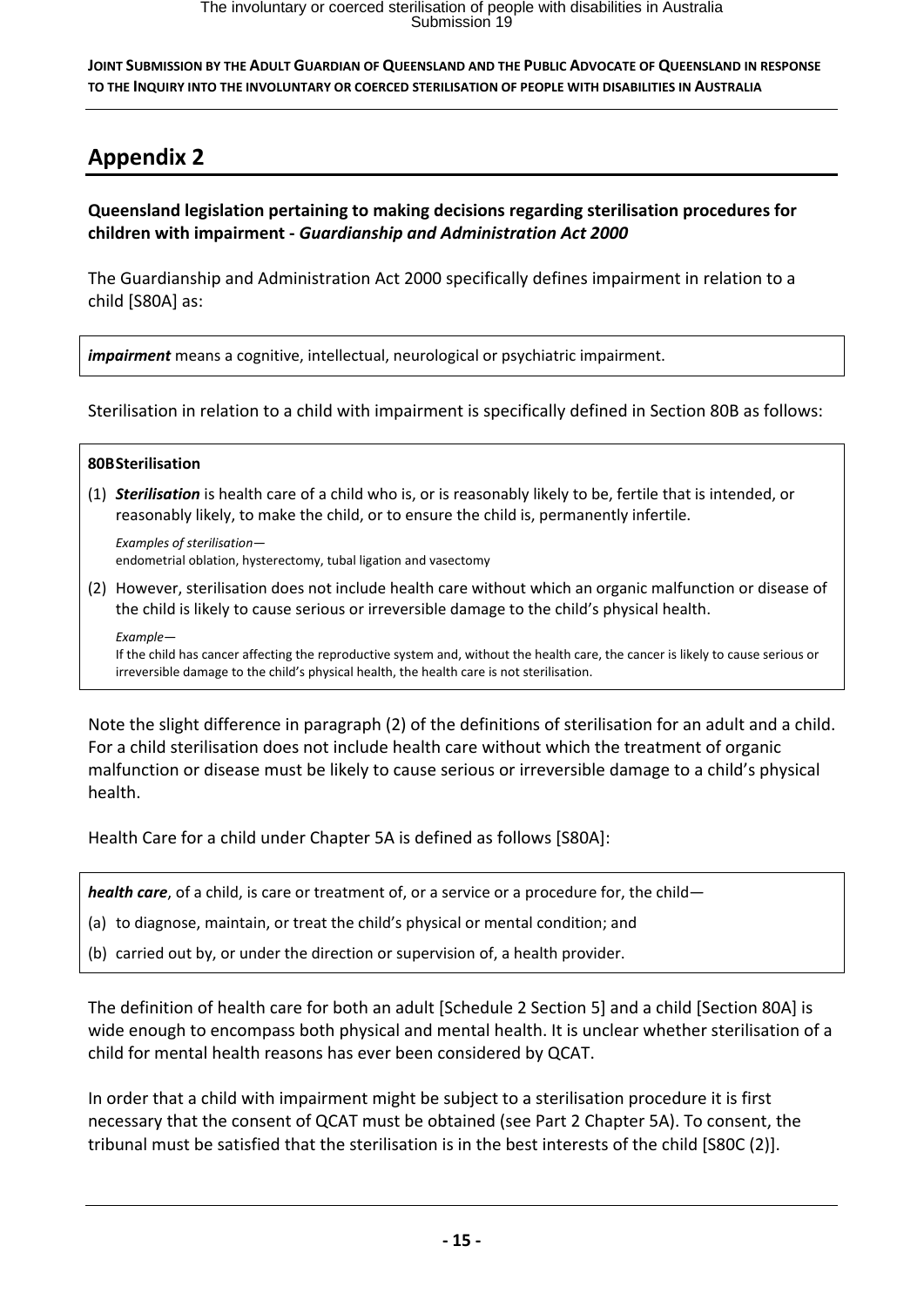To determine if it is in the best interest of the child the following criteria must be established [S80D]:

- (a) one or more of the following applies—
	- (i) the sterilisation is medically necessary;
	- (ii) the child is, or is likely to be, sexually active and there is no method of contraception that could reasonably be expected to be successfully applied;
	- (iii) if the child is female—the child has problems with menstruation and cessation of menstruation by sterilisation is the only practicable way of overcoming the problems; and
- (b) the child's impairment results in a substantial reduction of the child's capacity for communication, social interaction and learning; and
- (c) the child's impairment is, or is likely to be, permanent and there is a reasonable likelihood, when the child turns 18, the child will have impaired capacity for consenting to sterilisation; and
- (d) the sterilisation can not reasonably be postponed; and
- (e) the sterilisation is otherwise in the child's best interests.

Section 80D (2) specifically provides that it is not in a child's best interest for sterilization to be suggested for eugenic reasons or to remove the risk of pregnancy resulting from sexual abuse.

In addition to the above criteria that must be satisfied for the tribunal to exercise its power the tribunal must address the following [S80D (3)]:

- (a) ensure the child is treated in a way that respects the child's dignity and privacy; and
- (b) do each of the following—
	- (i) in a way that has regard to the child's age and impairment, seek the child's views and wishes and take them into account;
	- (ii) to the greatest extent practicable, seek the views of each of the following persons and take them into account—
		- (A) any parent or guardian of the child;
		- (B) if a parent or guardian is not the child's primary carer, the child's primary carer;
		- (C) the child representative for the child;
	- (iii) take into account the information given by any health provider who is treating, or has treated, the child; and
- (c) take into account—
	- (i) the wellbeing of the child; and
	- (ii) alternative forms of health care that have proven to be inadequate in relation to the child; and
	- (iii) alternative forms of health care that are available, or likely to become available, in the foreseeable future; and
	- (iv) the nature and extent of short‐term, or long‐term, significant risks associated with the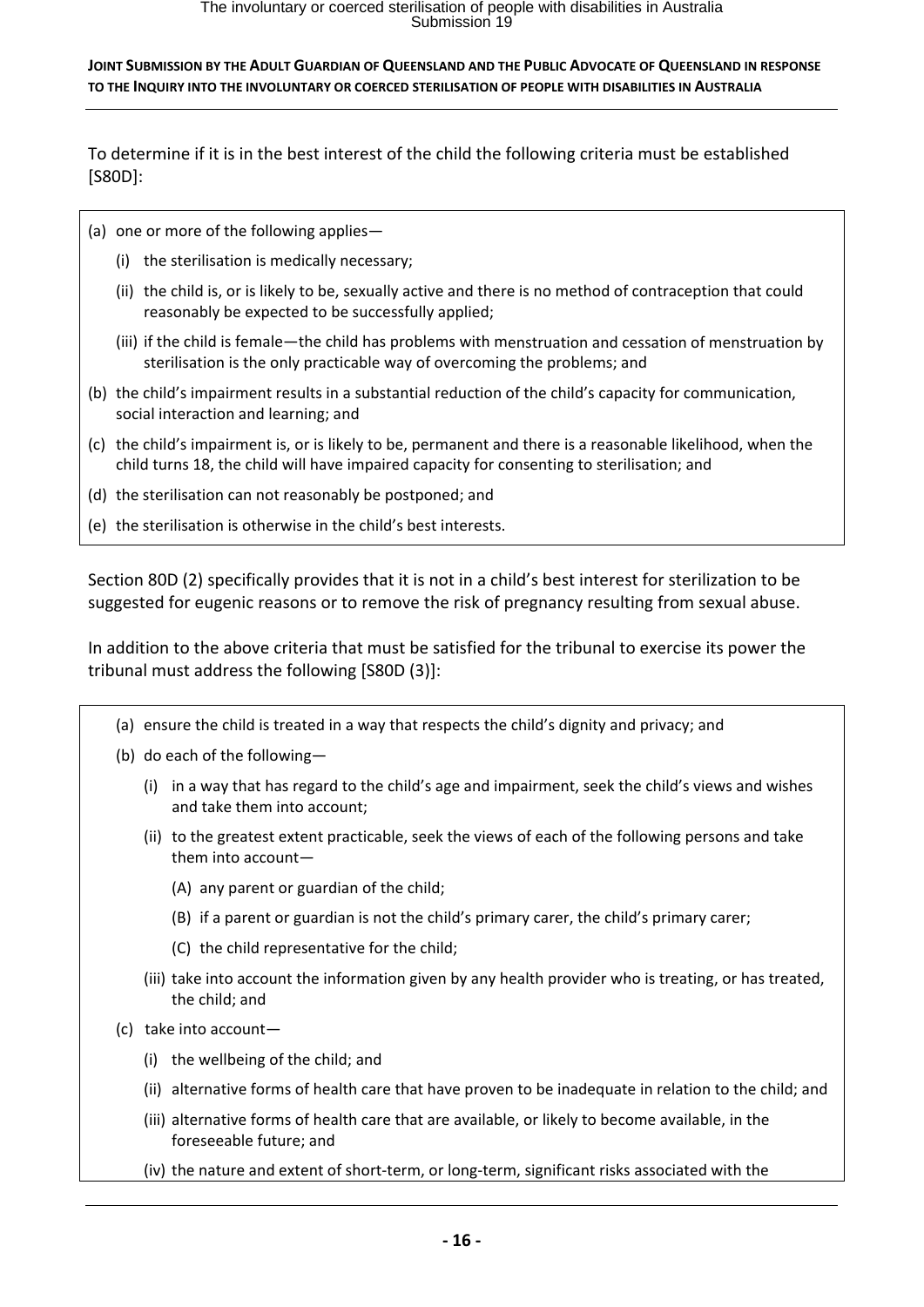proposed sterilisation and available alternative forms of health care.

- (4) The child's views and wishes may be expressed in the following ways—
	- (a) orally;
	- (b) in writing;
	- (c) in another way including, for example, by conduct.

It is thus clear that QCAT must undertake a detailed examination of any application received prior to it being granted. The importance of this process is stressed by the provisions in Part 3 of Chapter 5A that make specific provisions for the composition of the tribunal when considering applications for sterilisation of a child with impairment. These include:

- a special tribunal of 3 members [S80F(1)]
- the tribunal must include members who in the opinion of the President (a Supreme Court Justice) have knowledge and experience of persons with an impaired capacity and who are:
	- (i) a senior member who is an Australian lawyer or
	- (ii) an ordinary member who is an Australian lawyer
	- (iii) a member who is paediatrician who is registered under the Practitioner Regulation National Law
	- (iv) another member

Detailed provision is made in Division 2 of Part 3 of Chapter 5A as to how applications for approval are to be made to the tribunal. These include:

- Applications must be made by either a parent or guardian or an interested person i.e. a person who has a sufficient and continuing interest in the child [S80H]
- Applications must be in writing, signed by the applicant and filed in the tribunal [S80I (1)]
- Include the following as provided for in S80I  $(2)$ :
- (a) the reason for the application, including information about why the proposed sterilisation would, in the applicant's view, be in the child's best interests;
- (b) a detailed description of—
	- (i) the child's impairment; and
	- (ii) how the child communicates; and
	- (iii) the impact of the impairment on the child's capacity for communication, social interaction and learning;
- (c) whether the child has been informed of the application;
- (d) whether the child has indicated the child does not wish to have the proposed sterilisation;

*Note*—

See section 80D(4) (Whether sterilisation is in child's best interests).

- (e) information about the help, if any, the child might need at the hearing of the application;
- (f) if urgent action is required—an explanation of the urgency;
- (g) any other information in relation to the wellbeing of the child the applicant considers relevant;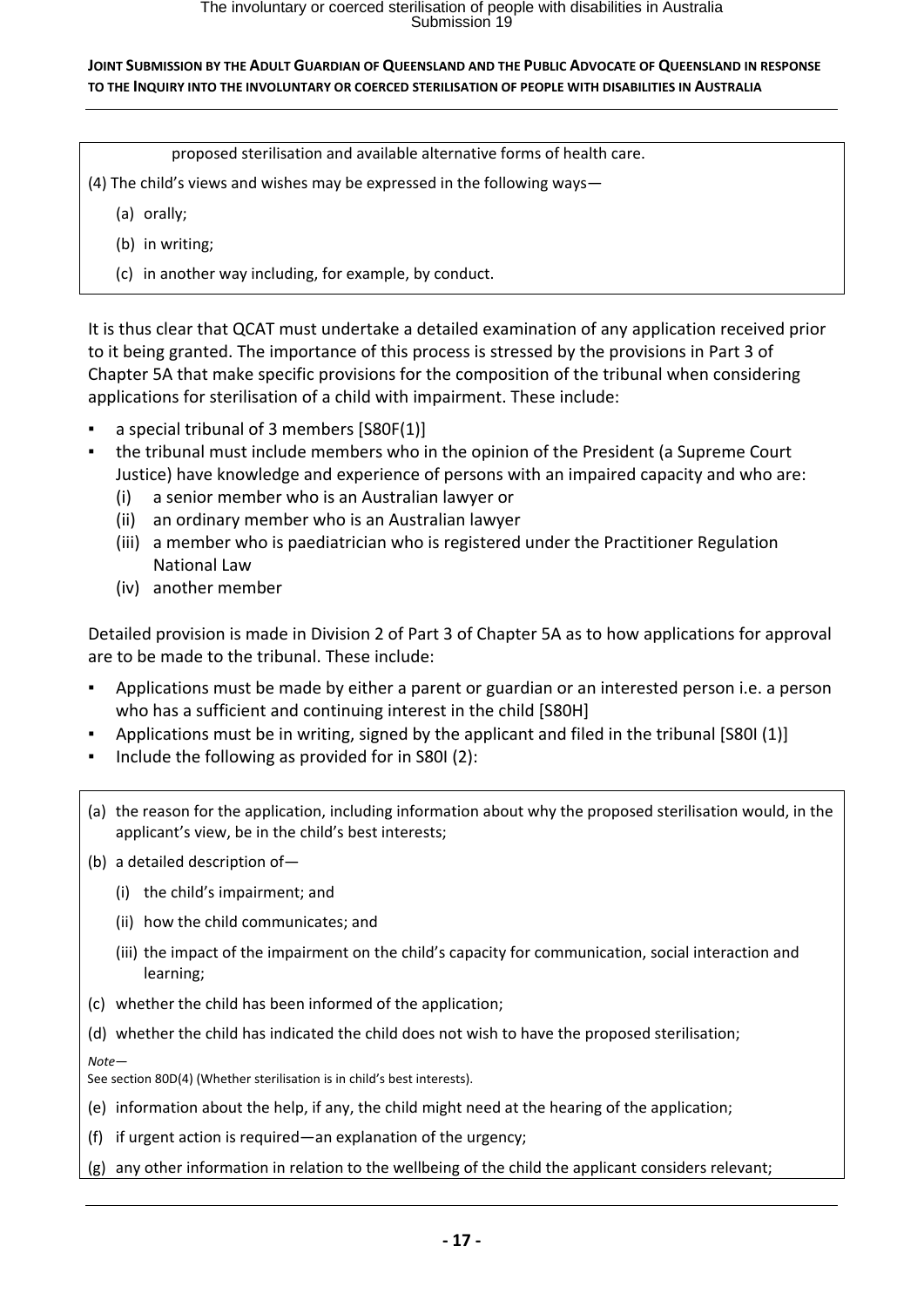# The involuntary or coerced sterilisation of people with disabilities in Australia<br>Submission 19

#### **JOINT SUBMISSION BY THE ADULT GUARDIAN OF QUEENSLAND AND THE PUBLIC ADVOCATE OF QUEENSLAND IN RESPONSE TO THE INQUIRY INTO THE INVOLUNTARY OR COERCED STERILISATION OF PEOPLE WITH DISABILITIES IN AUSTRALIA**

- (h) to the best of the applicant's knowledge, information about the following persons—
	- (i) the applicant;
	- (ii) the child;
	- (iii) any parent or guardian of the child;
	- (iv) if a parent or guardian of the child is not the primary carer of the child, the primary carer of the child;
	- (v) a doctor who is treating the child.
- (h) to the best of the applicant's knowledge, information about the following persons—
	- (i) the applicant;
	- (ii) the child;
	- (iii) any parent or guardian of the child;
	- (iv) if a parent or guardian of the child is not the primary carer of the child, the primary carer of the child;
	- (v) a doctor who is treating the child.

The information provided is to enable the Tribunal to give notice of the hearing to all interested parties [S80I (3)].

The application must be accompanied by report of a doctor who is treating the child [S80I (4)] and must detail the following information [S80I (5)]:

- (a) the child's impairment and the impact of the impairment on the child's capacity for communication, social interaction and learning; and
- (b) the proposed sterilisation, including information about—
	- (i) the reason for the proposed sterilisation, including information about why the proposed sterilisation would, in the doctor's view, be in the child's best interests; and
	- (ii) whether the child is, or is reasonably likely to be, fertile; and
	- (iii) the type of proposed sterilisation and a description of the procedure; and
	- (iv) when and where the proposed sterilisation would be carried out; and
	- (v) why the sterilisation can not be reasonably postponed; and
	- (vi) any alternative forms of health care that have proven to be inadequate in relation to the child; and
	- (vii) alternative forms of health care that are available, or likely to become available, in the foreseeable future; and
	- (viii) any risks to the child if the proposed sterilisation is carried out; and
	- (ix) any risks to the child if the proposed sterilisation is not carried out; and
	- (x) the likely long‐term social and psychological effects of the sterilisation on the child; and